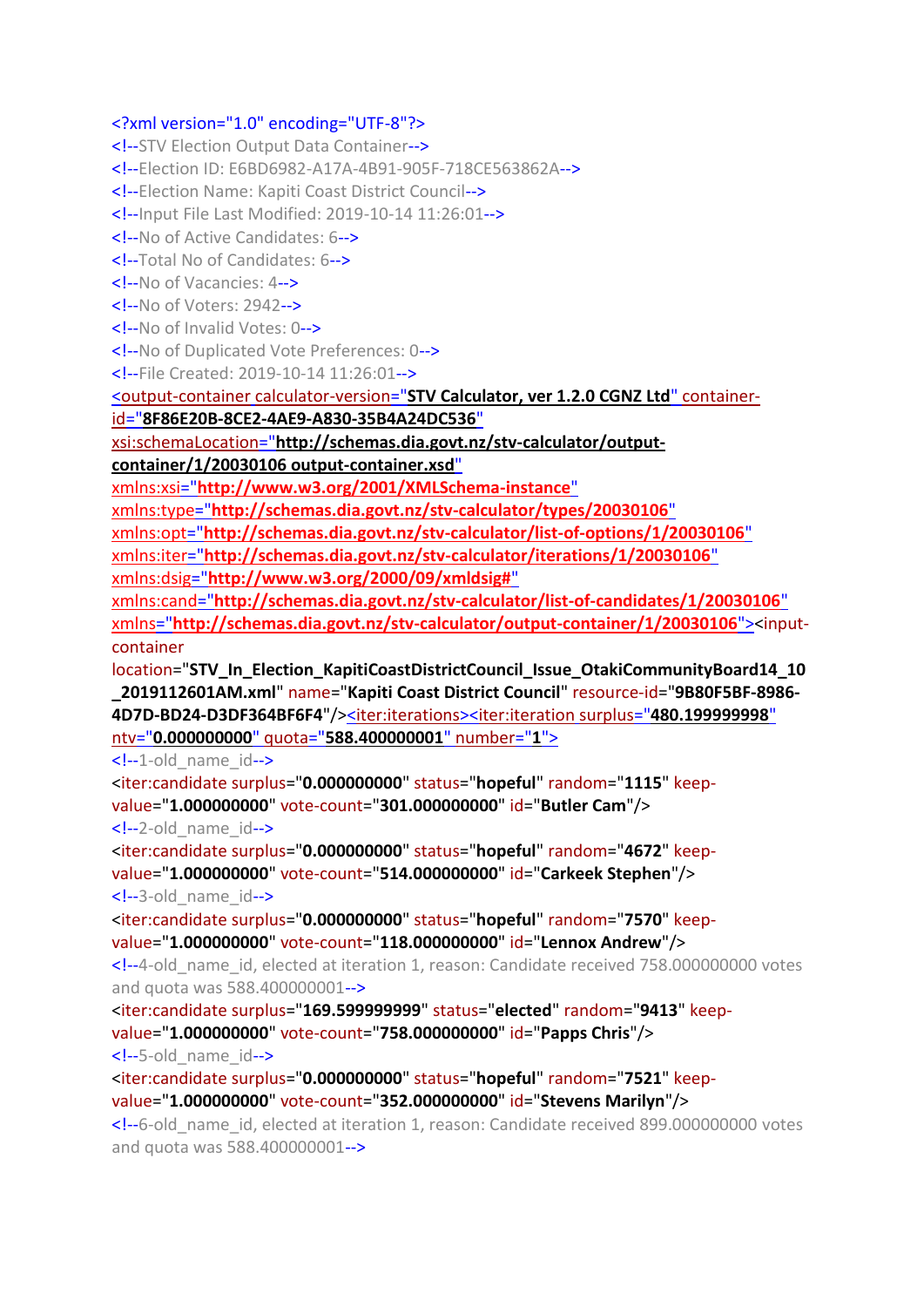<iter:candidate surplus="**310.599999999**" status="**elected**" random="**1633**" keepvalue="**1.000000000**" vote-count="**899.000000000**" id="**Warwick** 

**Shelly**"/></iter:iteration><iter:iteration surplus="**[157.268487363](file:///C:/Program%20Files%20(x86)/STVCalculator/STVR/STV_Result_Election_KapitiCoastDistrictCouncil_Issue_OtakiCommunityBoard14_10_2019112601AM_N.xml)**" ntv="**63.587032870**" quota="**[575.682593427](file:///C:/Program%20Files%20(x86)/STVCalculator/STVR/STV_Result_Election_KapitiCoastDistrictCouncil_Issue_OtakiCommunityBoard14_10_2019112601AM_N.xml)**" number="**2**">

 $\leq$  --1-old name  $id$ -->

<iter:candidate surplus="**0.000000000**" status="**hopeful**" random="**8885**" keepvalue="**1.000000000**" vote-count="**368.109662214**" id="**Butler Cam**"/>

<!--2-old\_name\_id, elected at iteration 2, reason: Candidate received 603.912096210 votes and quota was 575.682593427-->

<iter:candidate surplus="**28.229502783**" status="**elected**" random="**5328**" keepvalue="**1.000000000**" vote-count="**603.912096210**" id="**Carkeek Stephen**"/>

<!--3-old\_name\_id, excluded at iteration 2, reason: Candidate received the lowest vote count 153.413913939, less than the second lowest by more than total surplus

(157.268487363), second lowest (Butler Cam) received 368.109662214 votes-->

<iter:candidate surplus="**0.000000000**" status="**excluded**" random="**2430**" keep-

value="**0.000000000**" vote-count="**153.413913939**" id="**Lennox Andrew**"/> <!--4-old\_name\_id, elected at iteration 1, reason: Candidate received 758.000000000 votes

```
and quota was 588.400000001-->
```
<iter:candidate surplus="**85.129147045**" status="**elected**" random="**587**" keepvalue="**0.776253299**" vote-count="**660.811740472**" id="**Papps Chris**"/> <!--5-old\_name\_id-->

<iter:candidate surplus="**0.000000000**" status="**hopeful**" random="**2479**" keepvalue="**1.000000000**" vote-count="**472.573123333**" id="**Stevens Marilyn**"/>

<!--6-old\_name\_id, elected at iteration 1, reason: Candidate received 899.000000000 votes and quota was 588.400000001-->

<iter:candidate surplus="**43.909837535**" status="**elected**" random="**8367**" keepvalue="**0.654505006**" vote-count="**619.592430962**" id="**Warwick** 

**Shelly**"/></iter:iteration><iter:iteration surplus="**[153.902812132](file:///C:/Program%20Files%20(x86)/STVCalculator/STVR/STV_Result_Election_KapitiCoastDistrictCouncil_Issue_OtakiCommunityBoard14_10_2019112601AM_N.xml)**" ntv="**110.160595525**" quota="**[566.367880896](file:///C:/Program%20Files%20(x86)/STVCalculator/STVR/STV_Result_Election_KapitiCoastDistrictCouncil_Issue_OtakiCommunityBoard14_10_2019112601AM_N.xml)**" number="**3**">

 $\leq$  --1-old name  $id$ -->

<iter:candidate surplus="**0.000000000**" status="**hopeful**" random="**1115**" keepvalue="**1.000000000**" vote-count="**428.515382558**" id="**Butler Cam**"/>

<!--2-old\_name\_id, elected at iteration 2, reason: Candidate received 603.912096210 votes and quota was 575.682593427-->

<iter:candidate surplus="**58.618164695**" status="**elected**" random="**4672**" keepvalue="**0.953255610**" vote-count="**624.986045591**" id="**Carkeek Stephen**"/>

<!--3-old\_name\_id, excluded at iteration 2, reason: Candidate received the lowest vote count 153.413913939, less than the second lowest by more than total surplus (157.268487363), second lowest (Butler Cam) received 368.109662214 votes-->

<iter:candidate surplus="**0.000000000**" status="**excluded**" random="**7570**" keep-

value="**0.000000000**" vote-count="**0.000000000**" id="**Lennox Andrew**"/>

<!--4-old\_name\_id, elected at iteration 1, reason: Candidate received 758.000000000 votes and quota was 588.400000001-->

<iter:candidate surplus="**42.144904391**" status="**elected**" random="**9413**" keepvalue="**0.676252381**" vote-count="**608.512785287**" id="**Papps Chris**"/> <!--5-old\_name\_id-->